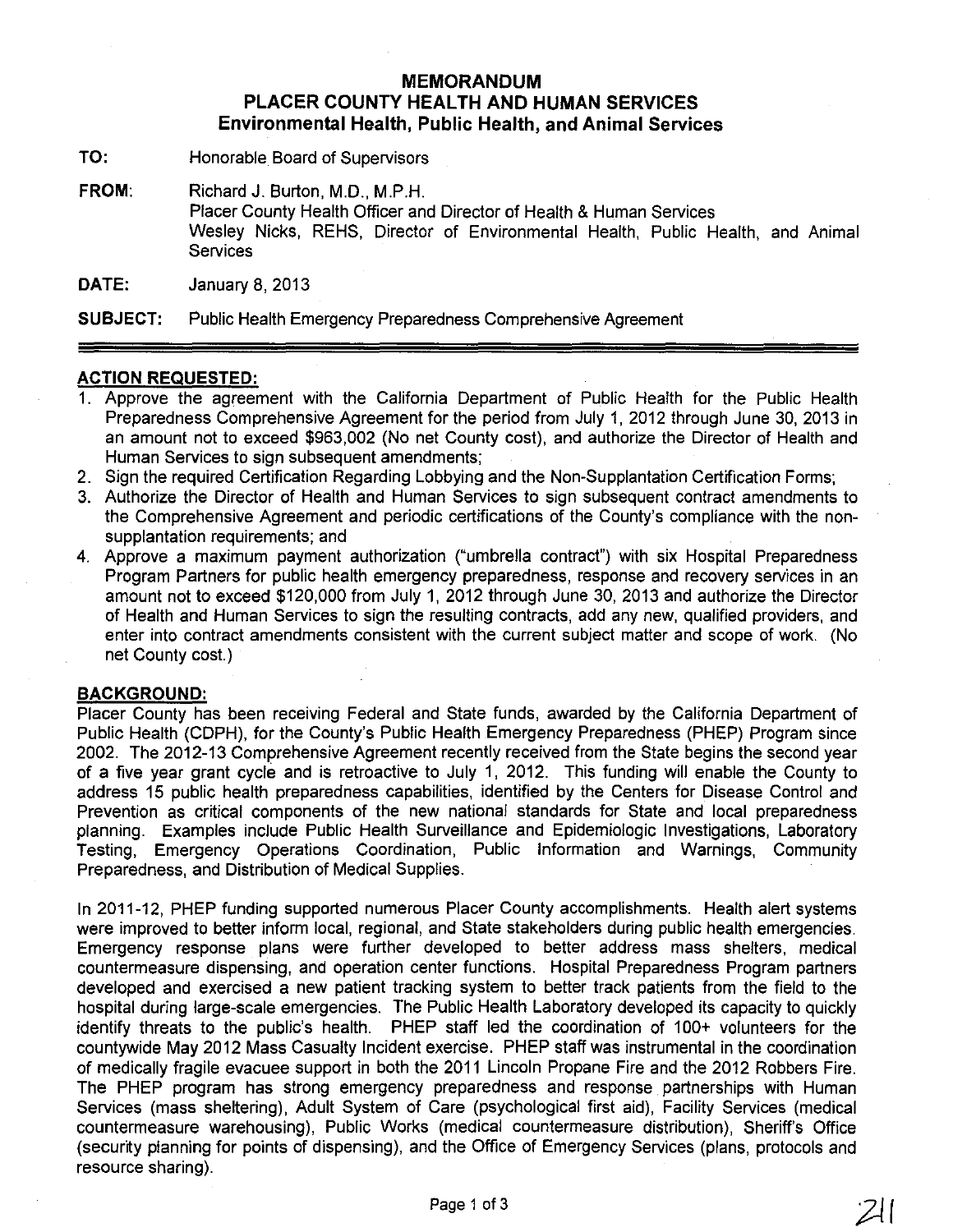Placer County's Federal funding for the Hospital Preparedness Program (HPP), received since 2003, focuses on helping all healthcare facilities meet Federal and State response standards for natural and manmade disaster events. Through this program, healthcare facilities have increased their disaster management capacity and capability. PHEP works collaboratively with the HPP subcontractors to create an integrated emergency response plan, assist in the purchase of equipment, and provide critical training. These costs, along with administration and overhead, are reimbursed from Federal funds. The current HPP subcontracted partners are listed in Attachment A. All partners support the use of the available dollars and recommended allocations.

In order to maximize the use of the funding provided to the partnering agencies involved in the HPP, an umbrella contract is being utilized. The umbrella contract approach provides the County flexibility to add qualified partners and adjust appropriate trainings, supply purchases, and related services when they are needed, within the funding limits authorized by the Board.

As required by Health and Safety Code Section 101317, the County needs to sign two non-supplantation certifications: one submitted with the contract and signed by the Board Chair, and one with signature authority delegated by the Board and submitted with progress and expenditure reports.

### **FISCAL IMPACT:**

The total award amount is \$963,002, with \$120,000 of this award being paid to the HPP subcontractors. These revenues and expenditures are included in the Department's FY 2012-13 Final Budget. No County General Fund match is required.

The Public Health Preparedness Comprehensive Agreement and the Hospital Preparedness Program Partner Agreements are on file with the Clerk of the Board for review.

#### **Attachments**

Attachment A - Public Health Emergency Response and Recovery Services Partners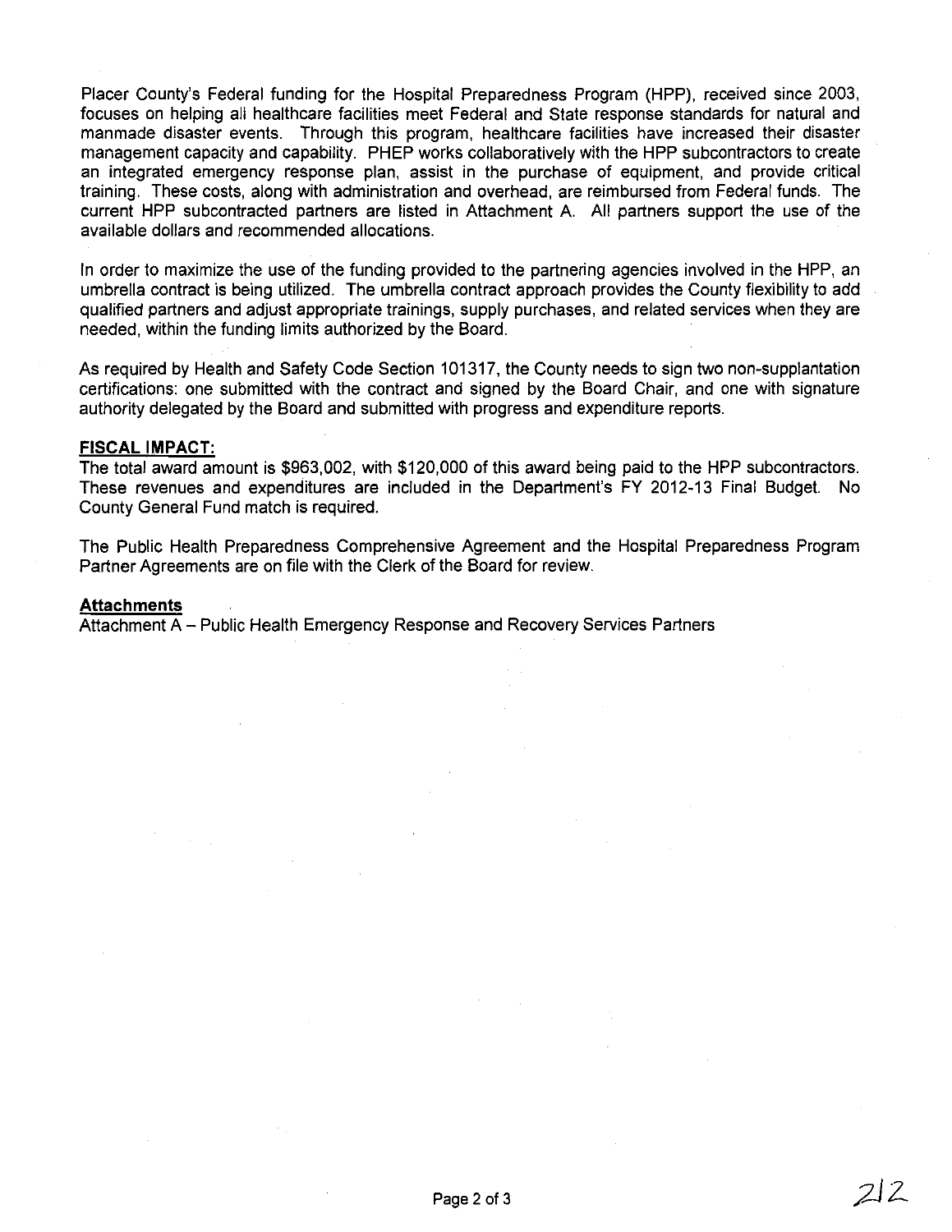Board of Supervisors Meeting January 8, 2013 Environmental Health, Public Health, and Animal Services

# **Public Health Emergency Response and Recovery Services Partners Effective July 1, 2012**

American Medical Response West, Sacramento

Auburn Ravine Terrace, Auburn

Chapa-De Indian Health Program, Auburn

Kaiser Permanente Roseville Medical Center, Roseville

Sutter Auburn Faith Hospital, Auburn

Sutter Roseville Medical Center, Roseville